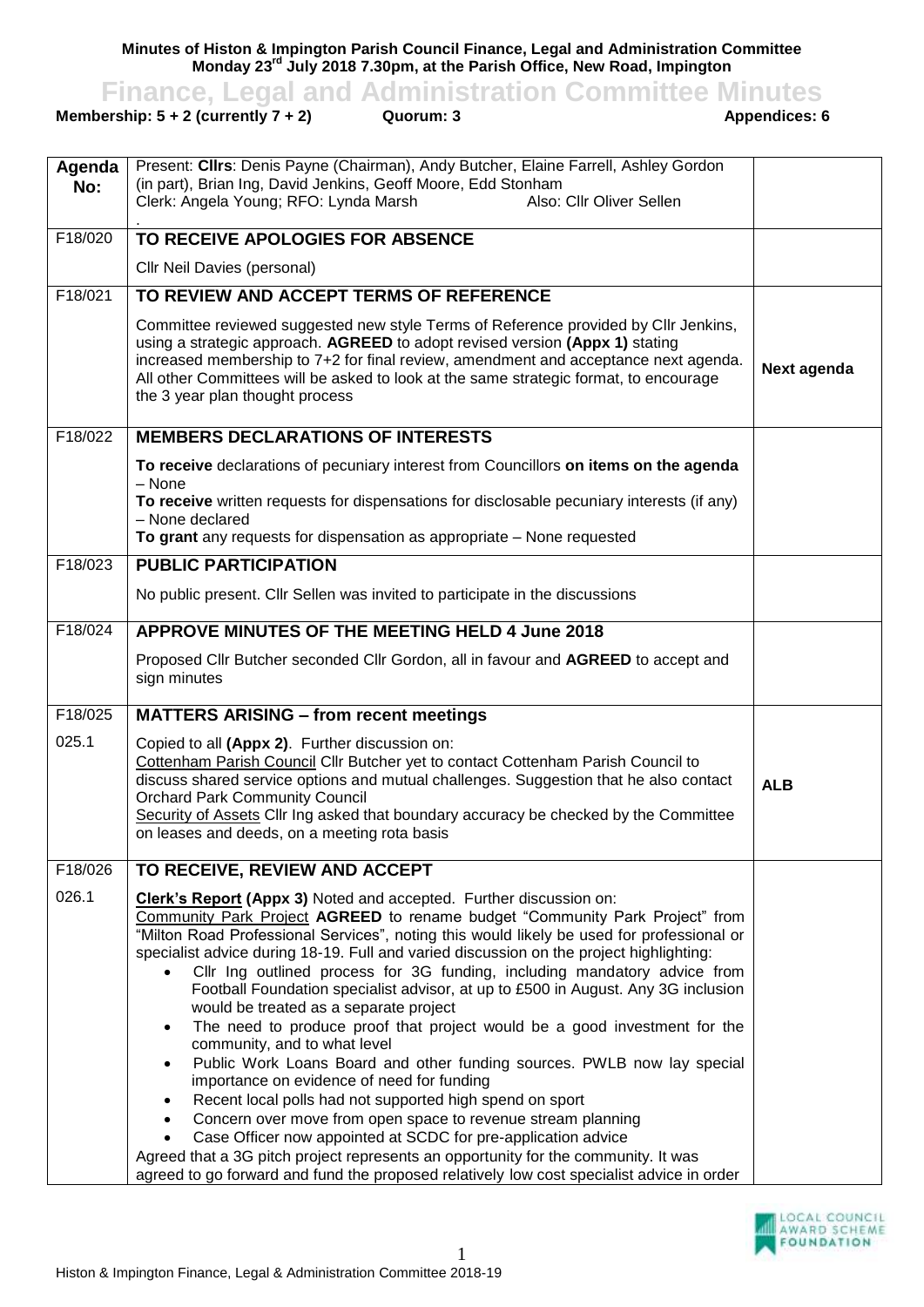| 026.2<br>026.3 | that the project team is better informed of the considerations in such a project,<br>recognising that this was in advance of a proper investigation of the business case by<br>the project team, and of having stakeholder and community feedback on either the<br>support for such facility or agreement that this was the best location.<br>All in favour and AGREED to fund necessary specialist advice services, noting imminent<br>£500 spend.<br>Health & Wellbeing all in favour and AGREED to pump prime plans to organise two self-<br>help groups for diabetes by up to £100. Noted this could come in form of free rental of<br>community room<br><b>Quarterly Review of Budgets (Appx 4) No concerns raised by RFO. Accepted</b><br><b>Insurance Review (Appx 5)</b> RFO had met Broker and identified suitable cover from 3<br>new providers. All in favour and AGREED to accept recommendation to take out 3 year<br>long term agreement with Inspire. Comment made over £500k legal expenses cover,<br>accepted as sufficient following some debate |                                                 |
|----------------|--------------------------------------------------------------------------------------------------------------------------------------------------------------------------------------------------------------------------------------------------------------------------------------------------------------------------------------------------------------------------------------------------------------------------------------------------------------------------------------------------------------------------------------------------------------------------------------------------------------------------------------------------------------------------------------------------------------------------------------------------------------------------------------------------------------------------------------------------------------------------------------------------------------------------------------------------------------------------------------------------------------------------------------------------------------------|-------------------------------------------------|
| F18/027        | <b>OTHER MATTERS</b>                                                                                                                                                                                                                                                                                                                                                                                                                                                                                                                                                                                                                                                                                                                                                                                                                                                                                                                                                                                                                                               |                                                 |
| 027.1          | 3 Year Forecast / Medium Term Financial Strategy / Capital Budgeting Process Cllr<br>Jenkins provided updated print outs of discussion prompts (23 April 2018) (Appx 6).<br>Noted in discussion:<br>- Benefits of a new "Assets and Infrastructure" Committee<br>- Community Consultation needs prior to significant project spend<br>- Borrowing level limits<br>- New guidance on local government investment requiring an investment strategy                                                                                                                                                                                                                                                                                                                                                                                                                                                                                                                                                                                                                   |                                                 |
|                | - Public Interest Company details<br>Cllrs Stonham, Ing and Gordon to work on bringing forward a final draft (with input by<br>Cllr Jenkins), bring to next agenda, then Full Council<br>Cllr Gordon left the meeting                                                                                                                                                                                                                                                                                                                                                                                                                                                                                                                                                                                                                                                                                                                                                                                                                                              | <b>EWS/BSI/AG/</b><br><b>JDJ</b><br>Next agenda |
| 027.2          | "Operation London Bridge" a plan code to prepare for the death of senior Royals.<br><b>AGREED</b> Parish Council should prepare a basic website article, to go live when any<br>news announcement made, and a one pager basic principles paper documenting light-<br>touch approach e.g. cancellation of planned meetings                                                                                                                                                                                                                                                                                                                                                                                                                                                                                                                                                                                                                                                                                                                                          |                                                 |
| 027.3          | <b>Emergency Plan</b> Review of work carried out to date by Cllrs Ing, Farrell and Clerk. Noted<br>work being carried out by Police. AGREED a lighter touch approach required. Cllrs Ing<br>and Moore to draft a paper. Cllr Farrell suggested a Whatsapp group could be beneficial.<br>Next agenda                                                                                                                                                                                                                                                                                                                                                                                                                                                                                                                                                                                                                                                                                                                                                                | <b>BSI/GM</b><br>Next agenda                    |
| 027.4          | Disaster Recovery Plan Cllr Ing reported on work to date. Workshop suggested, Cllr<br>Stonham to look at organising                                                                                                                                                                                                                                                                                                                                                                                                                                                                                                                                                                                                                                                                                                                                                                                                                                                                                                                                                | <b>EWS</b>                                      |
| 027.5<br>027.6 | Information Risk Assessment Cllr Ing reported on work to date<br>Bylaws Cllr Gordon had agreed to investigate following request from resident to tighten<br>up Bylaws, particularly at The Green. Next agenda                                                                                                                                                                                                                                                                                                                                                                                                                                                                                                                                                                                                                                                                                                                                                                                                                                                      | <b>AG</b>                                       |
| 027.7          | GDPR Recommendations awaited from NALC surrounding GDPR issues and privacy<br>policies                                                                                                                                                                                                                                                                                                                                                                                                                                                                                                                                                                                                                                                                                                                                                                                                                                                                                                                                                                             | Next agenda                                     |
| 027.8          | Future Employment Structure relative to Council ambition. Noting Employment<br>Committee to start looking at this issue 26 July, members looked at input from their<br>perspective. Issues raised:<br>- Environment, Highways, Recreation Committees had made input to their Aims and<br>Ambitions schedules but no "vision" produced to date<br>- Definition of an "ambitious Council"<br>- Feedback required from residents on what they want the Council to do. Possibility of                                                                                                                                                                                                                                                                                                                                                                                                                                                                                                                                                                                  |                                                 |
|                | feeding into the forthcoming Community Park Project consultation survey<br>- Roles in any restructure would need to be defined. Likelihood of retirement by at least<br>one staff member in near future, and decisions to be made by that time<br>Report 20 June 2018 to be re-issued and circulated by Cllr Jenkins. AGREED to<br>organise an Aims & Ambitions meeting for all Councillors and identify a facilitator from<br>personal contacts                                                                                                                                                                                                                                                                                                                                                                                                                                                                                                                                                                                                                   | <b>JDJ</b>                                      |
| F18/028        | <b>DATE OF NEXT MEETING</b>                                                                                                                                                                                                                                                                                                                                                                                                                                                                                                                                                                                                                                                                                                                                                                                                                                                                                                                                                                                                                                        |                                                 |
|                | Next scheduled meeting: Monday 22 October; then 3 December 2018; 14 January; 8<br>April 2019                                                                                                                                                                                                                                                                                                                                                                                                                                                                                                                                                                                                                                                                                                                                                                                                                                                                                                                                                                       |                                                 |